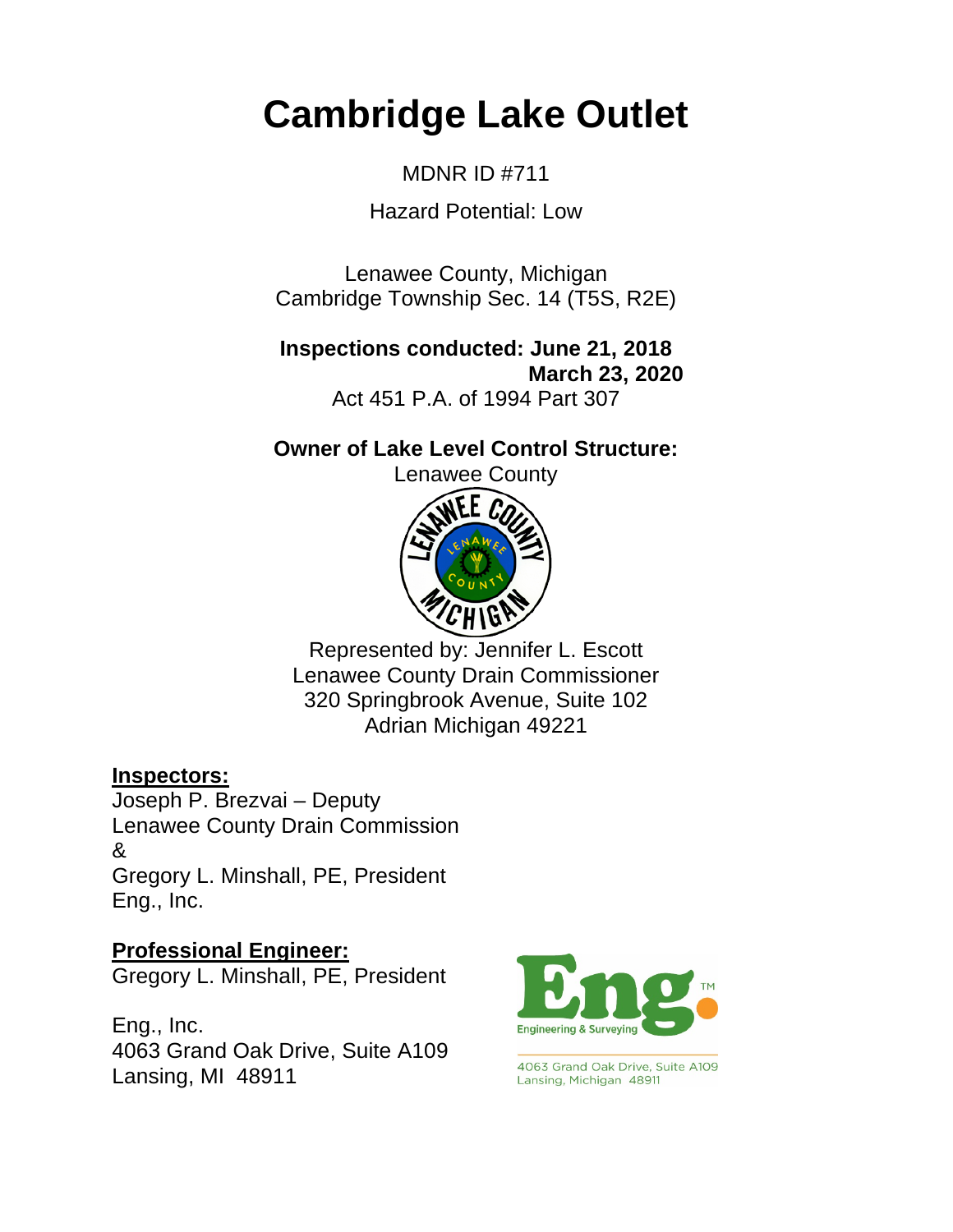# **CAMBRIDGE LAKE LEVEL CONTROL STRUCTURE LAKE LEVEL HISTORY**

The Cambridge Lake Dam, formally known as the Pratt Dam, was constructed in the 1950's. An exact year is unknown but it was constructed in conjunction with the development of two residential plats on Cambridge Lake to provide waterfront lots. The dam was constructed and owned privately by Arthur R. Pratt.

In 2006 property owners around Cambridge Lake expressed concerns with the condition of the dam that maintains the level of the lake. The dam being privately owned was not under the jurisdiction of Lenawee County. Informational meetings were held between the property owners and Lenawee County Drain Commissioner's Office on the process of establishing a legal lake level at Cambridge Lake. The property owners in February of 2008 petitioned the Lenawee County Board of Commissioners in accordance to the Inland Lake Level Act, Act 451 P.A. of 1994 Part 307 to initiate the necessary legal proceedings to establish the historical winter and summer levels of the lake.

A lake level study was conducted by the Spicer Group, consulting engineers of St. Johns, Michigan. The study was performed according to the requirements of the Inland Lake Level Act, Act 451 P.A. of 1994 Part 307. The study recommended a legal lake level be established for a winter and summer level, special assessment district, and replacement of the deteriorated lake level control structure.

The Honorable Margaret M.S. Noe, Lenawee County Circuit Judge, set the lake levels according to the Spicer Group study: Summer level 939.70 feet (N.A.V.D. 88), Winter level 939.20 feet (N.A.V.D. 88) . The levels were fixed on June 29, 2009 in the Lenawee County Courthouse, Adrian, Michigan and the lake to be lowered for the winter level in the month of November, and raised in the month of April under the jurisdiction of the Lenawee County Drain Commissioner.

Constructions plans were completed by the Spicer Group. Construction commenced in the Winter of 2010 and the new structure and berm was completed in the Summer of 2010. The construction was performed by E.T McKenzie Company.

### **RECOMMENDATIONS AND CONCLUSIONS**

See attached report.

It should be noted that the amount of money available to spend on a lake level is limited to \$10,000.00 per year. In order for the Drain Commissioner to exceed this limit, an emergency condition or a petition by the district is necessary.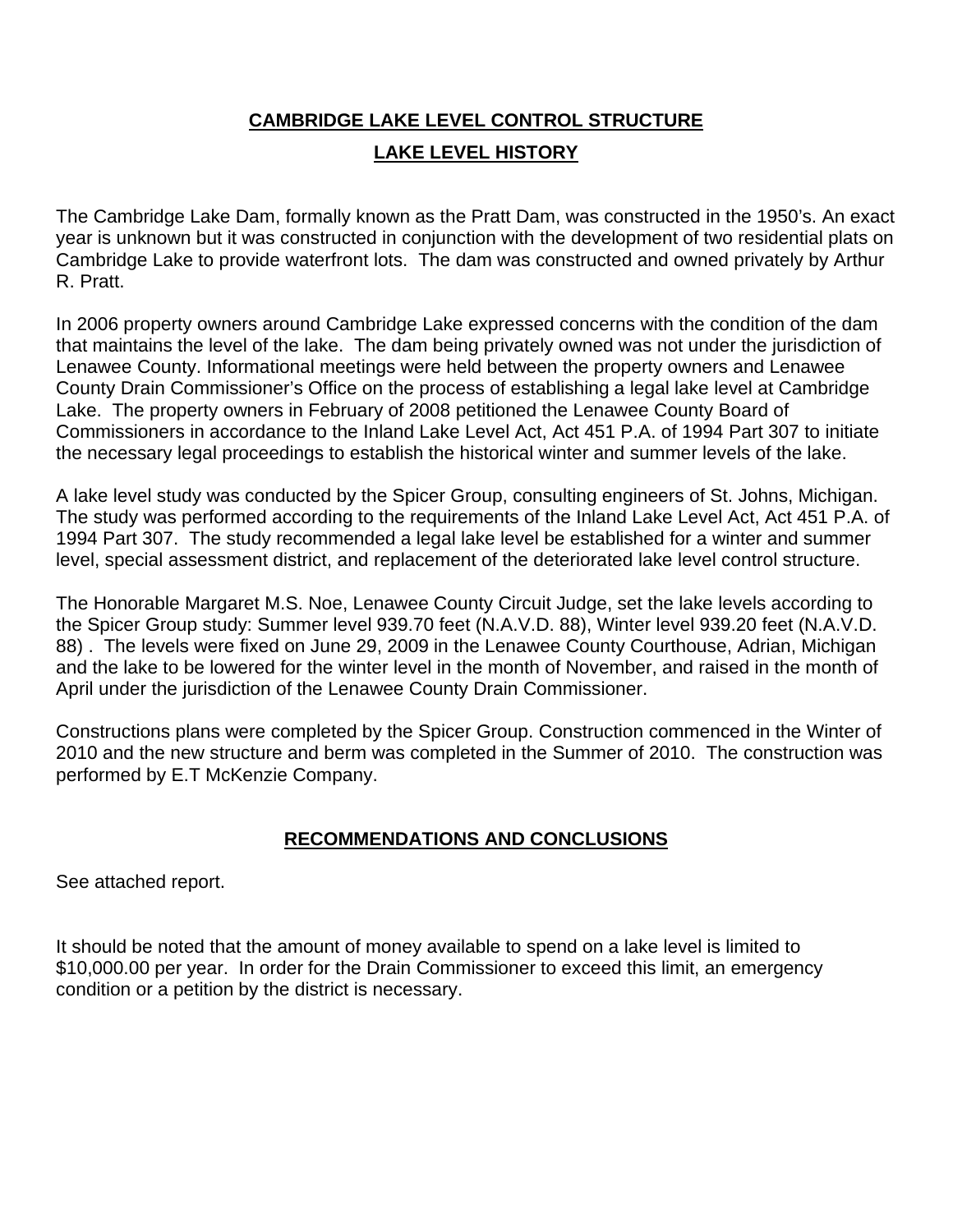### MICHIGAN DEPARTMENT OF ENVIRONMENTAL QUALITY LAND AND WATER MANAGEMENT DIVISION **DAM INSPECTION REPORT**

This form is to be used for inspection reports required by Part 307, Inland Lake Levels, for those dams that do not meet the size criteria as defined by Part 315, Dam Safety, of the Natural Resources and Environmental Protection Act, 1994 PA 451, as amended. Dams six (6) feet or more in height, as defined by Part 315, and impounding five (5) acres or more at the design flood elevation, must meet the inspection report format as outlined in Section 31518 of Part 315.

A person failing to comply, or falsely representing dam conditions, is guilty of misconduct in office.

| DAM NAME<br>Cambridge Lake                            |                                                      | DAM ID<br>711                                     | <b>COUNTY</b><br>Lenawee            |
|-------------------------------------------------------|------------------------------------------------------|---------------------------------------------------|-------------------------------------|
| DATE OF INSPECTION<br>June 21, 2018<br>March 23, 2020 | NAME OF WATERBODY<br>Cambridge Lake                  | SECTION, TOWN, RANGE<br>Sec. 14 & 15 T 5-S, R 2-E | LEVEL THIS DATE<br>940.00           |
| DATE ELEVATION SET BY<br><b>COURT</b><br>7-9-2012     | <b>LEGAL LEVEL</b><br>939.70 Summer<br>939.20 Winter | DRAWDOWN LEVEL<br>939.20                          | HIGH WATER MARK ELEVATION<br>940.18 |

**EARTH EMBANKMENTS** LEFT EMBANKMENT \_\_73\_\_ FT. RIGHT EMBANKMENT \_\_67\_ FT. TOTAL LENGTH \_\_\_140\_\_ FT. (LOOKING DOWNSTREAM)

|                                    | <b>UPSTREAM</b>                                                                                                  | <b>CROWN</b>                               | <b>DOWNSTREAM</b>                          |
|------------------------------------|------------------------------------------------------------------------------------------------------------------|--------------------------------------------|--------------------------------------------|
| <b>VEGETATIVE COVER</b>            | Good                                                                                                             | Good                                       | Good                                       |
| <b>EROSION</b>                     | None observed at the time of<br>inspection                                                                       | None observed at the time of<br>inspection | None observed at the time of<br>inspection |
| <b>SEEPAGE</b>                     |                                                                                                                  |                                            |                                            |
| <b>SLIDES, SLUMPS &amp; CRACKS</b> | None observed at the time of<br>inspection                                                                       | None observed at the time of<br>inspection | None observed at the time of<br>inspection |
| ANIMAL BURROWS                     | None observed at the time of<br>inspection                                                                       | None observed at the time of<br>inspection | None observed at the time of<br>inspection |
| WAVE ACTION PROTECTION             | 1' wide concrete headwall with<br>16-foot opening near structure<br>limits wave action and protects<br>structure |                                            | Rip rap                                    |
| <b>REMARKS*</b>                    | None                                                                                                             | None                                       | None                                       |

**CONTROL STRUCTURE**

| <b>TYPE</b><br>2-6 foot stop log weir bays with 12<br>inch sluice gate. | YEAR CONSTRUCTED<br>2010                | STRUCTURAL HEIGHT<br>(top of dam elevation<br>minus stream invert)<br>$1.27$ feet       |
|-------------------------------------------------------------------------|-----------------------------------------|-----------------------------------------------------------------------------------------|
| <b>LENGTH OF SPILLWAY</b><br>12 feet                                    | FREEBOARD<br>2.0 feet                   | <b>HYDRAULIC HEIGHT</b><br>(design flood elevation<br>minus stream invert)<br>6.67 feet |
| <b>VERTICAL PIPE SIZE</b><br>Not applicable.                            | HORIZONTAL PIPE SIZE<br>Not applicable. | <b>HEAD</b><br>(normal headwater<br>minus normal tailwater)<br>$2.50$ feet              |

#### **DESCRIBE CONDITION OF THE FOLLOWING ITEMS.**

STOPLOG VALVES AND GATES (open and close to check condition): Check location of top stoplog in relation to top of riser pipe intake box or fixed crest, for leakage, and condition of stoplogs, valves and gates.

Good condition. All Valves and gates were constructed in 2010, the metal gate components are showing signs of oxidation on the west end and should be monitored closely.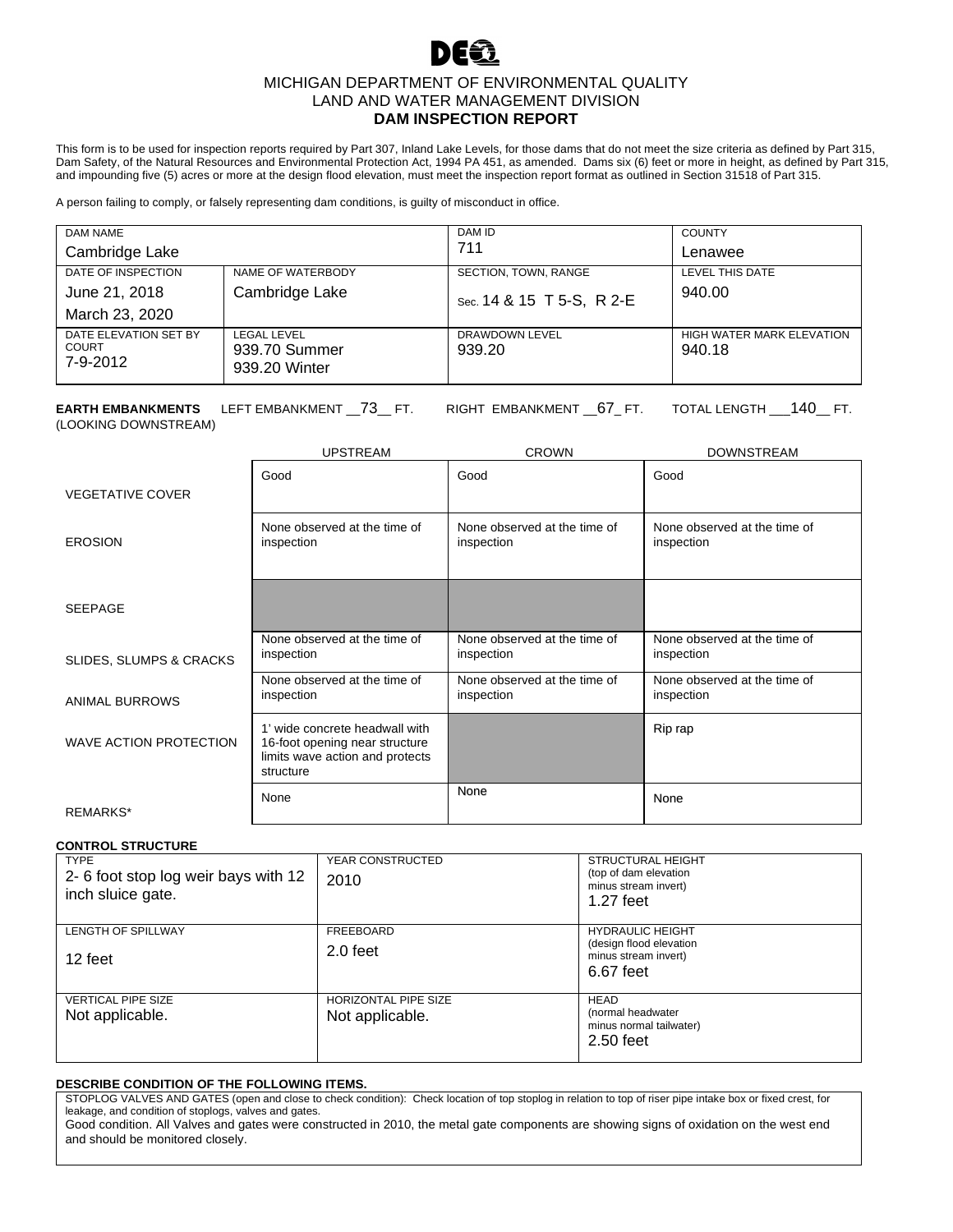#### **CONTROL STRUCTURE (continued)**

| OUTLET PIPE: Check for damage from ice, logs, vandalism; inside discharge pipe for settlement and/or joint separation; condition of pipe coating.<br>42" inch cmp culvert set in concrete footing base of private drive. Pipe culvert in good condition and was used in the redesign of the new outlet<br>structure in 2010.                                                                  |                                           |
|-----------------------------------------------------------------------------------------------------------------------------------------------------------------------------------------------------------------------------------------------------------------------------------------------------------------------------------------------------------------------------------------------|-------------------------------------------|
| CONCRETE STRUCTURE: Check for erosion; location of cracking or spalling. If old or new; settlement; need for crack repairs.<br>Not a concrete structure for the control structure. The headwall and opening upstream of the control structure appears in good condition with<br>no major cracking. The metal control structure is showing signs of oxidation and should be monitored closely. |                                           |
| WALKWAY & RAILING: Check if in place or removed, condition, and if adequate protection provided.                                                                                                                                                                                                                                                                                              | TRASHRACK OR LOG BOOM: Check if operable. |
| Good condition. Metal walkway and railing                                                                                                                                                                                                                                                                                                                                                     | Good condition                            |
| EMERGENCY SPILLWAY: Size, type, and condition.                                                                                                                                                                                                                                                                                                                                                |                                           |

A 12" inch diameter stainless steel sluice gate (EL. 936.00) is self-contained within and near the bottom of the control structure. The sluice gate is operated via a hand wheel located on the metal walkway.

#### **INLET & OUTLET CHANNELS**

|                                  | <b>INLET</b>                                                                                                          | <b>OUTLET</b>                                                                                                          |
|----------------------------------|-----------------------------------------------------------------------------------------------------------------------|------------------------------------------------------------------------------------------------------------------------|
| <b>SIZE</b>                      | 16-feet wide concrete headwall approx. 5 feet<br>upstream of control structure.                                       | 42" culvert under private drive downstream of control<br>structure. Channel downstream of culvert is 15+ feet<br>wide. |
| <b>EXISTING CONDITION</b>        | Good                                                                                                                  | Good                                                                                                                   |
| <b>EROSION</b>                   | None observed                                                                                                         | None observed                                                                                                          |
| <b>DEBRIS &amp; OBSTRUCTIONS</b> | None observed                                                                                                         | None observed                                                                                                          |
| <b>RIPRAP PROTECTION</b>         | Yes, good condition                                                                                                   | Yes, good condition                                                                                                    |
| <b>REMARKS*</b>                  | Good condition, monitor metal components of<br>control structure to ensure integrity is not lost due to<br>oxidation. | Good condition                                                                                                         |

#### **RECOMMENDATIONS**

| COMMENTS.              |                   | List work needed, how to be done, by whom, estimated cost, source of funds, recommended completion date. If emergency, to what extent. ADDITIONAL |
|------------------------|-------------------|---------------------------------------------------------------------------------------------------------------------------------------------------|
|                        |                   |                                                                                                                                                   |
|                        |                   |                                                                                                                                                   |
| Inspection Ordered By: |                   | Jennifer L. Escott, Lenawee County Drain Commissioner                                                                                             |
|                        |                   |                                                                                                                                                   |
|                        | -enawee           | <b>County Delegated Agent</b>                                                                                                                     |
|                        |                   |                                                                                                                                                   |
|                        | <b>STATISTICS</b> |                                                                                                                                                   |

Gregory L. Minshall, PE<br>INSPECTOR'S NAME (PRINTED) ଥାଏ ।<br>/ ୧ ନୁଆର୍ 1063 Grand Oak Drive, Suite A109<br>୧ କୁଆର୍ ନୁଆର୍ Lansing, MI 48911 Same R. R. E. Lansing, MI 48911<br>517-887-1100  $\frac{1}{2}$ p. SIGNATURE **PROVERED** 53<br>33 さんの場所 **ЕВЭНИЯТА** No. 29767<br>REGISTRATION NO. Cio. **23767** Please submit this completed report and photographs of the dam, done by the completed report to: DAM SAFETY PROGRAM LAND AND WATER MANAGEMENT DIVISION MICHIGAN DEPARTMENT OF ENVIRONMENTAL QUALITY PO BOX 30458 LANSING MI 48909-7958

\*NOTE: If space is inadequate for remarks, attach additional sheets as needed.

EQP 4526 (Rev. 9/2004)